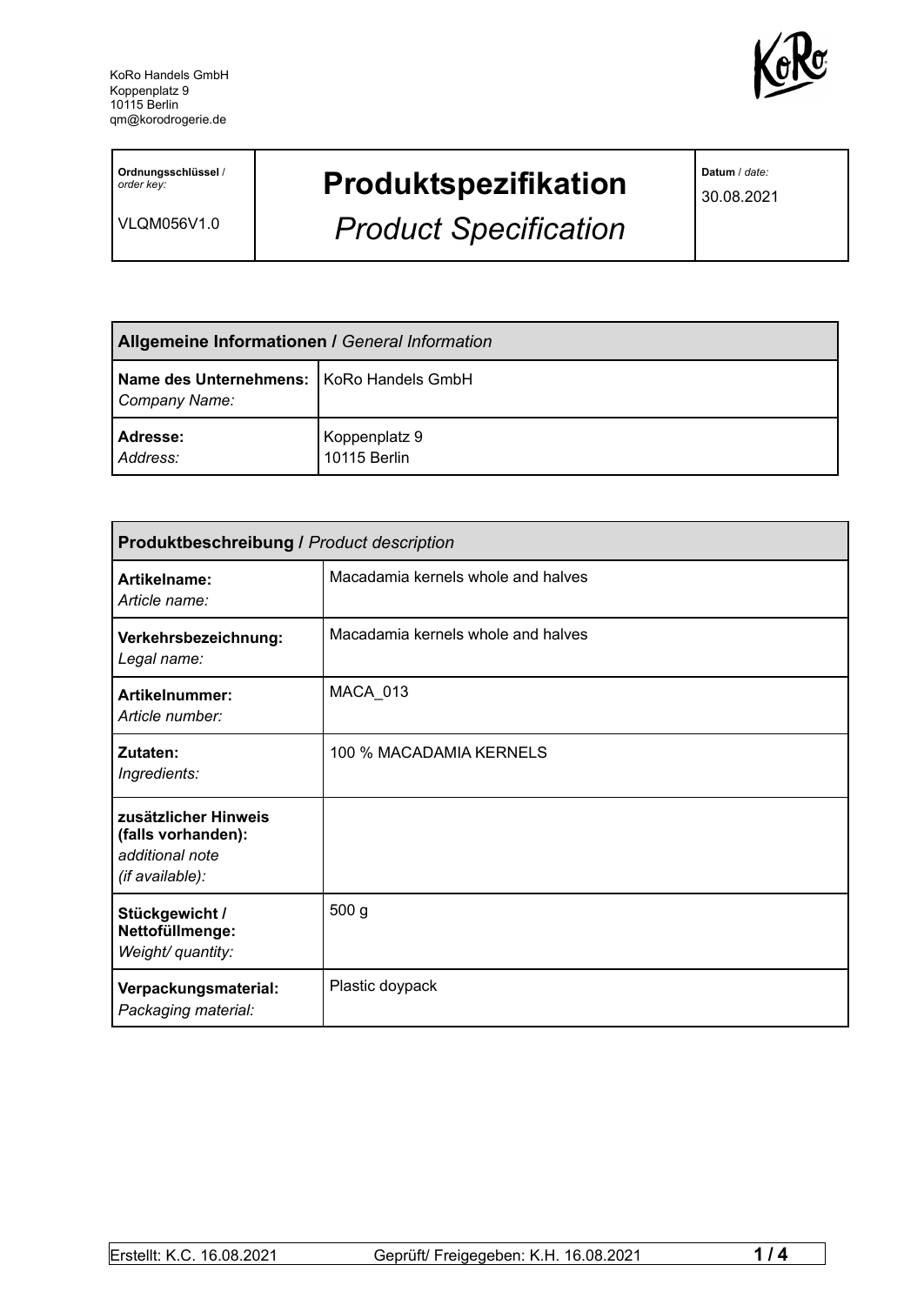

| <b>Produktbeschreibung / Product description</b>            |                                                                                                                                                                                                                                                                                                                                                    |  |  |
|-------------------------------------------------------------|----------------------------------------------------------------------------------------------------------------------------------------------------------------------------------------------------------------------------------------------------------------------------------------------------------------------------------------------------|--|--|
| <b>Besondere Eigenschaften:</b><br>Special characteristics: | $\Box$ bio /organic (Öko-Kontrollstelle / organic control body:<br>Agriculture: $\square$ EU $\square$ non-EU<br>$\Box$ EU/ non-EU<br>fairtrade / fairtrade<br>x vegan / vegan<br>x vegetarisch / vegetarian<br>$\Box$ glutenfrei / glutenfree<br>laktosefrei / lactose-free<br>ohne Zuckerzusatz* / without added sugar*<br>П<br>andere / others: |  |  |
|                                                             | *kann van Natur aug Zugker ontholten / may sentain sugar naturally                                                                                                                                                                                                                                                                                 |  |  |

*\*kann von Natur aus Zucker enthalten / may contain sugar naturally*

| Sensorische Beschreibung / Sensorical description |                                           |  |
|---------------------------------------------------|-------------------------------------------|--|
| Aussehen / Farbe:<br>Appearance / Colour:         | Characteristic / Creme, white             |  |
| Geschmack:<br>Flavour:                            | Typical, mild, not rancid, no off flavour |  |
| Geruch:<br>Odour:                                 | Characteristic, free of foreign smell     |  |
| Konsistenz:<br>Texture:                           | Crisp, firm to the bite, supple           |  |

| Nährwertangaben pro 100 g / Nutritional information per 100 g  |            |           |
|----------------------------------------------------------------|------------|-----------|
| Energie: I Energy value:                                       | 3021 / 734 | kJ / kcal |
| Fett: / Fat:                                                   | 73         | g         |
| Davon gesättigte Fettsäuren: I of which saturated fatty acids: | 13         | g         |
| Kohlenhydrate: I Carbohydrates:                                | 5,1        | g         |
| Davon Zucker: I Of which sugar:                                | 4,8        | g         |
| <b>Ballaststoffe: / Fibre:</b>                                 | 11         | g         |
| Eiweiß: / Protein:                                             | 8,5        | g         |
| Salz: / Salt:                                                  | 0          | g         |
| sonstige Angaben: / other values:                              |            | % NRV**   |
|                                                                |            |           |

*\*\*Nutritional Reference Value according to regulation (EU) Nr. 1169/2011/*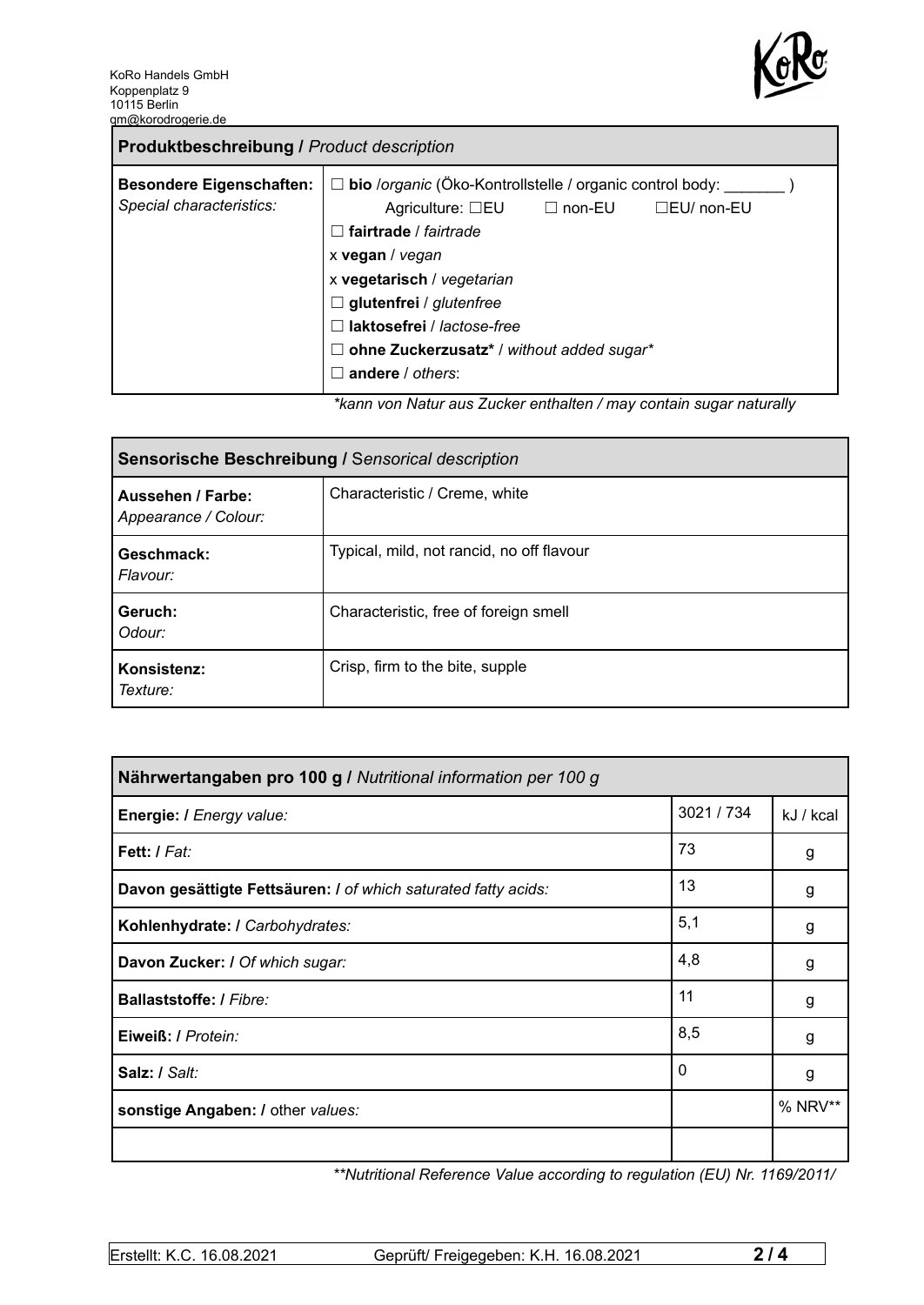

| Lagerung und Haltbarkeit / Storage and Shelf Life             |                                                      |  |
|---------------------------------------------------------------|------------------------------------------------------|--|
| Optimale<br>Lagerungsbedingungen:<br>Storage recommendations: | Store in a cool and dry place, protected from light. |  |
| Mindesthaltbarkeit:<br><b>Expected shelf life:</b>            | 24 months                                            |  |

## **Allergenkennzeichnung gemäß LMIV 1169 / 2011 /** *Allergen Declaration according to EU Regulation 1169 / 2011*

**Legende:** *Key*

*a.* **Allergen ist in der Rezeptur enthalten /** *Allergen contained in recipe*

- *b.* **Risiko der Kreuzkontamination ist möglich /** *Possible risk of cross contamination*
- **c. Allergen ist in der Rezeptur nicht enthalten /** *Allergen not contained in recipe*

|                                                     | a                 | b                 | C                 |
|-----------------------------------------------------|-------------------|-------------------|-------------------|
| Glutenhaltiges Getreide / gluten-containing cereals | П                 | X                 | П                 |
| Krustentiere / Crustaceans:                         | Ш                 | $\mathbf{I}$      | X                 |
| Ei / Egg                                            |                   |                   | X                 |
| Fisch / Fish                                        |                   |                   | X                 |
| Soja / Soy                                          |                   | X                 |                   |
| Milch (Laktose) / Milk (lactose)                    | $\vert \ \ \vert$ | $\mathsf{x}$      | $\vert \ \ \vert$ |
| Erdnüsse / Peanuts                                  | П                 | $\mathsf{x}$      | П                 |
| Andere Schalenfrüchte*** / Other edible nuts***     | П                 | X                 | П                 |
| Sellerie / Celery                                   | $\vert \ \ \vert$ | $\vert \ \ \vert$ | X                 |
| Senf / Mustard                                      | П                 | П                 | X                 |
| Sesam / Sesame                                      | $\vert \ \ \vert$ | X                 | $\Box$            |
| Schwefeldioxid und Sulphite / Sulphur dioxide       | Ш                 |                   | X                 |
| Lupinen / Lupin                                     |                   |                   | X                 |
| <b>Weichtiere / Molluscs</b>                        |                   |                   | X                 |

## **\*\*\* Mandeln /** *Almonds***, Haselnüsse /** *Hazelnuts***, Walnüsse /** *Walnuts***, Cashewnüsse /** *Cashews***, Pecannüsse,** *Pecans,* **Paranüsse /** *Brazil nuts***, Pistazien /** *Pistachios***, Macadamianüsse /** *Macadamia nuts*